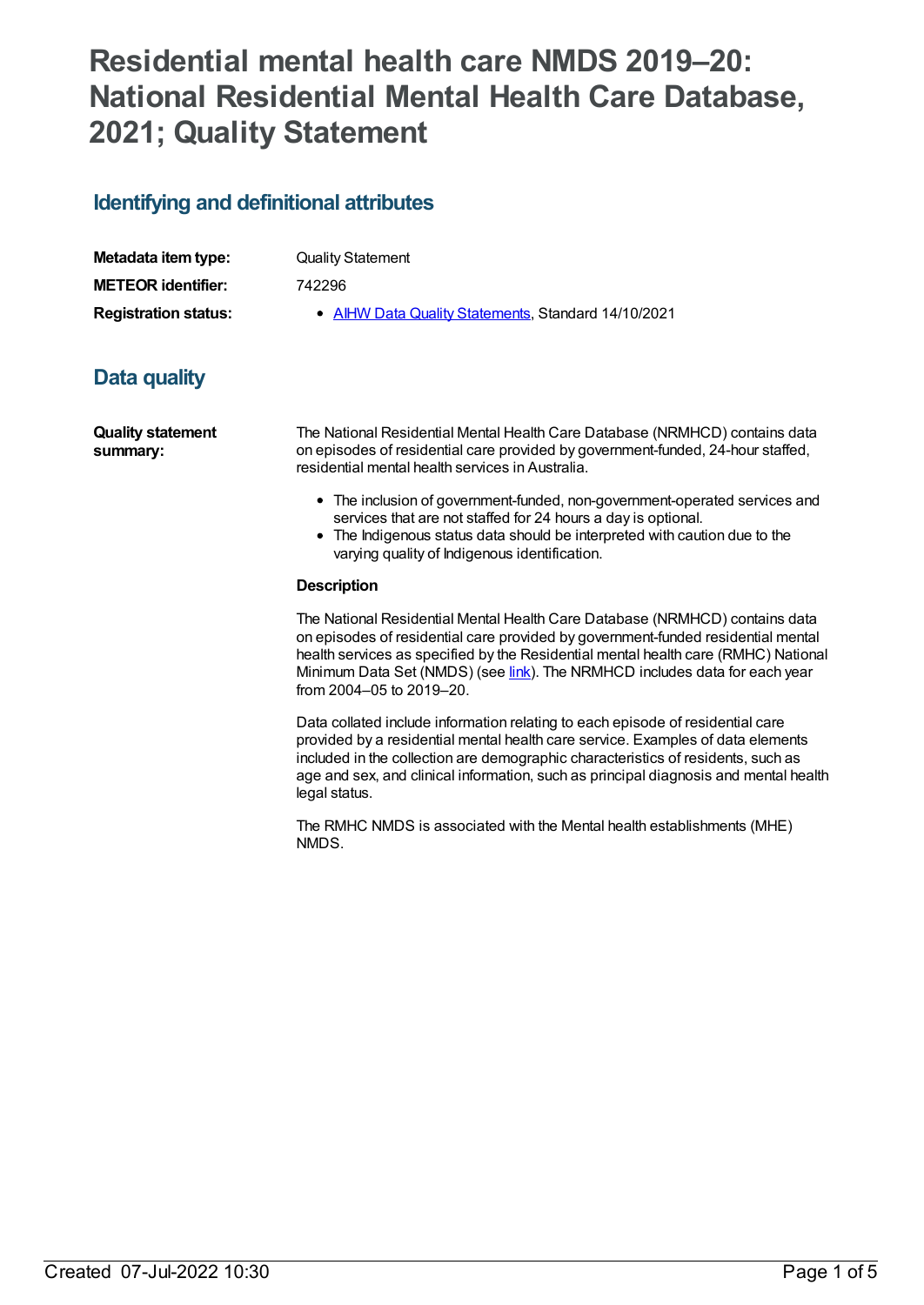| Institutional environment: | The Australian Institute of Health and Welfare (AIHW) is an independent corporate<br>Commonwealth entity under the Australian Institute of Health and Welfare Act 1987<br>(AlHW Act), governed by a management board, and accountable to the Australian<br>Parliament through the Health portfolio.                                                                                                                                                                                                                                                       |
|----------------------------|-----------------------------------------------------------------------------------------------------------------------------------------------------------------------------------------------------------------------------------------------------------------------------------------------------------------------------------------------------------------------------------------------------------------------------------------------------------------------------------------------------------------------------------------------------------|
|                            | The AIHW is a nationally recognised information management agency. Its purpose<br>is to create authoritative and accessible information and statistics that inform<br>decisions and improve the health and welfare of all Australians.                                                                                                                                                                                                                                                                                                                    |
|                            | Compliance with the confidentiality requirements in the AIHW Act, the Privacy<br>Principles in the <b>Privacy Act 1988</b> , (Cth) and AIHW's data governance<br>arrangements ensures that the AIHW is well positioned to release information for<br>public benefit while protecting the identity of individuals and organisations.                                                                                                                                                                                                                       |
|                            | For further information see the AIHW website www.aihw.gov.au/about-us, which<br>includes details about the AIHW's governance (www.aihw.gov.au/about-us/our-<br>governance) and vision and strategic goals (www.aihw.gov.au/about-us/our-vision-<br>and-strategic-goals).                                                                                                                                                                                                                                                                                  |
|                            | Residential mental health services may be required to provide data to states and<br>territories through a variety of administrative arrangements, contractual<br>requirements or legislation. States and territories use these data for service<br>planning, monitoring and internal and public reporting. In addition, state and territory<br>health authorities supply data for the NRMHCD under the terms of the National<br>Health Information Agreement (see <i>link</i> ), as specified by the RMHC NMDS (see<br>'Interpretability' section below). |
|                            | Expenditure and resource information for residential mental health services<br>reporting to the NRMHCD are reported through the associated National Mental<br>Health Establishments Database, as specified by the MHE NMDS (see link).                                                                                                                                                                                                                                                                                                                    |
| <b>Timeliness:</b>         | Data for the NRMHCD were first collected in 2004–05.                                                                                                                                                                                                                                                                                                                                                                                                                                                                                                      |
|                            | States and territories are required to supply data annually in accordance with the<br>RMHC NMDS specifications. The reference period for this data set is 2019-20,<br>that is, residential episodes occurring between 1 July 2019 and 30 June 2020.<br>Data for the 2019-20 reference period were supplied to the AIHW in January 2021.                                                                                                                                                                                                                   |
|                            | The AIHW publishes data from the NRMHCD in <i>Mental health services in</i><br>Australia annually.                                                                                                                                                                                                                                                                                                                                                                                                                                                        |
| <b>Accessibility:</b>      | The AIHW produces the annual series Mental health services in Australia, primarily<br>as an online publication at http://www.aihw.gov.au/mhsa/. This includes pdf<br>documents of all sections in the publication, as well as data workbooks and an<br>interactive data portal.                                                                                                                                                                                                                                                                           |
|                            | In addition, a companion hard copy In brief summary document is produced and is<br>available from the Digital and Media Communications Unit of the AIHW.                                                                                                                                                                                                                                                                                                                                                                                                  |
| Interpretability:          | Metadata information for the RMHC NMDS is published in the AIHW's online<br>metadata repository-METeOR.                                                                                                                                                                                                                                                                                                                                                                                                                                                   |
|                            | METeOR can be accessed on the AIHW website:                                                                                                                                                                                                                                                                                                                                                                                                                                                                                                               |
|                            | /content/index.phtml/itemld/181162                                                                                                                                                                                                                                                                                                                                                                                                                                                                                                                        |
|                            | Data published annually in Mental health services in Australia includes additional<br>important caveat information to ensure appropriate interpretation of the analyses<br>presented by the AIHW. Readers are advised to take note of footnotes and caveats<br>specific to individual data tables that influence interpretability of specific data.                                                                                                                                                                                                       |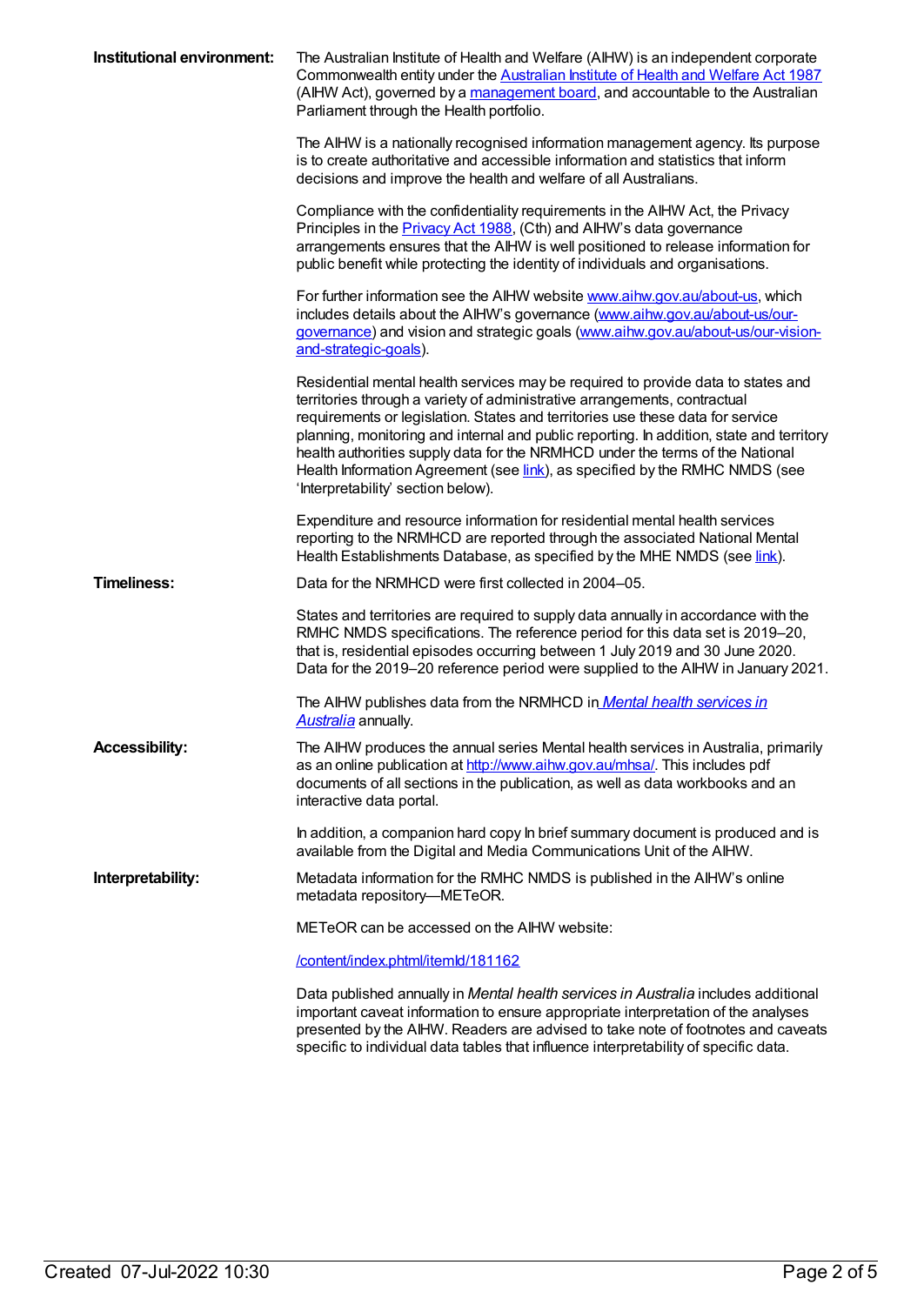**Relevance:** The purpose of the NRMHCD is to collect information on all episodes of residential care provided by government-funded residential mental health services, as specified by the RMHC NMDS.

> The scope for this collection is all episodes of residential care for residents in all government-funded and operated residential mental health services in Australia. These services employ mental health trained staff on-site; provide rehabilitation, treatment or extended care to residents for whom the care is intended to be on an overnight basis and in a domestic-like environment; and encourage the residents to take responsibility for their daily living activities. These services include those that employ mental health trained staff on-site 24 hours per day and other services with less intensive staffing. However, all these services employ on-site mental health trained staff for at least 6 hours per day and 50 hours per week. Residential care services that are not included in the collection are those in receipt of funding under the [Aged](https://www.legislation.gov.au/Details/C2018C00141) Care Act 1997 and subject to Commonwealth reporting requirements (that is, they report to the System for the Payment of Aged Residential Care collection).

The inclusion of government-funded, non-government-operated services and services that are not staffed for 24 hours a day is optional.

An episode of residential care is defined as the period of care between the start of residential care (for example, through the formal start of the residential stay or the start of a new reference period (that is, 1 July)) and the end of residential care (for example, the formal end of residential care, or the end of the reference period (that is, 30 June)). Episodes of residential care are measured in days. An individual can have one or more episodes of care during the reference period.

A residential stay refers to the period of care beginning with a formal start of residential care and ending with a formal end of the residential care. Accordingly, residential stays for long term residents may span multiple reference periods and be counted as an episode in each relevant collection year, contributing to multiple episodes over sequential collection periods.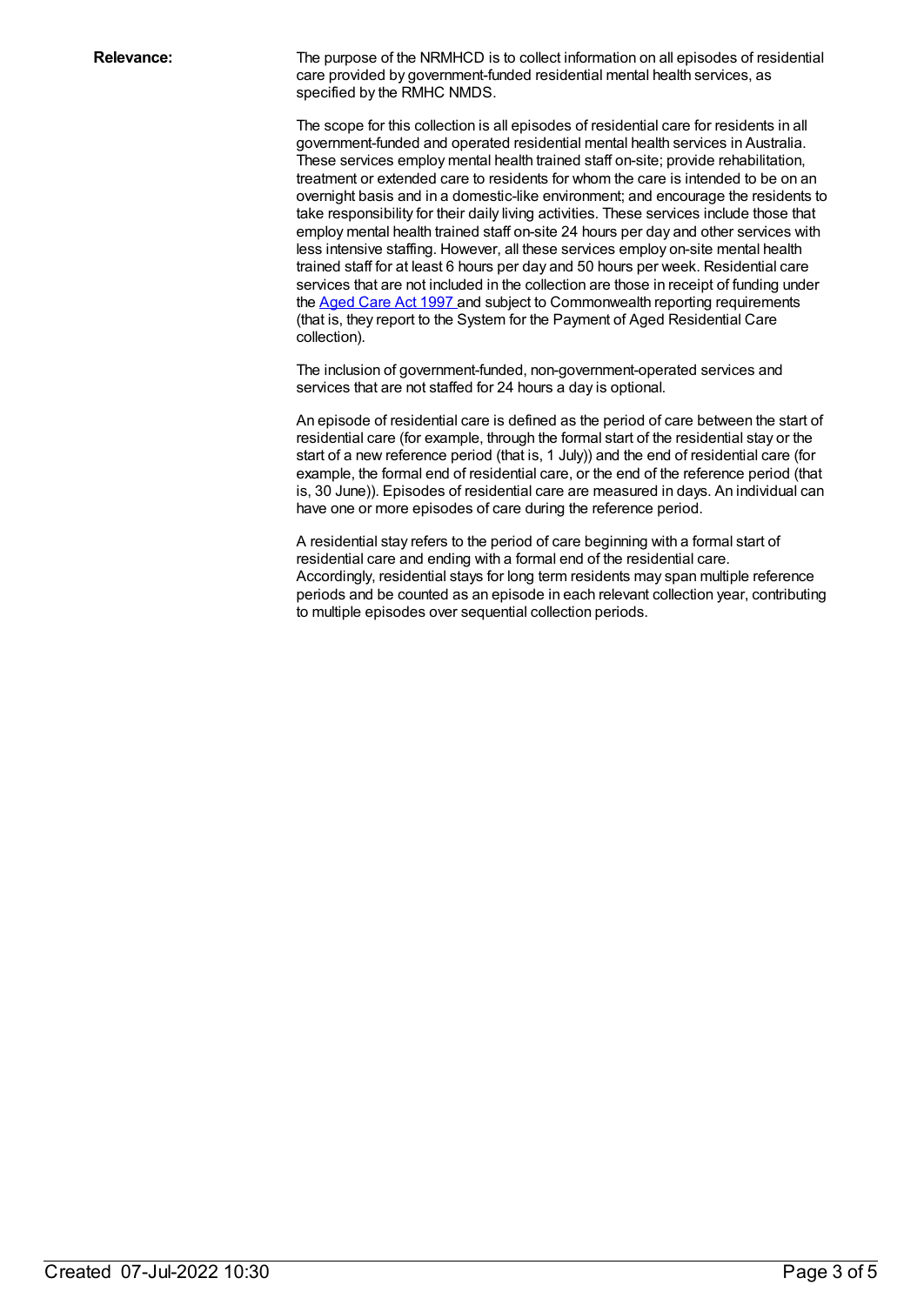**Accuracy:** States and territories are primarily responsible for the quality of the data they provide. However, the AIHW undertakes extensive validations on receipt of data. Data are checked for valid values, logical consistency and historical consistency. Potential errors are queried with jurisdictions, and corrections and resubmissions may be made by them in response to these edit queries. The AIHW does not adjust these data to account for possible data errors or missing or incorrect values.

> Data from non-government services and services with non-24-hour staffing are reported to the NRMHCD optionally by individual jurisdictions. Therefore, comparisons between jurisdictions should be made with caution. For the 2019– 2020 data, of the 98 services included in the collection, all but 12 of the services reported had mental health trained staff on-site 24 hours a day. Data from 14 nongovernment services were included in the 2019–20 collection.

#### *Indigenous status*

Indigenous status is missing for 3.0% of episodes in the 2019–20 NRMHCD.

States and territories provided information on the quality of the Indigenous status data for 2019–20 as follows:

All states and territories considered the quality of their Indigenous status data to be acceptable.

For 2019–20, South Australia reported that the quality of Indigenous status data was acceptable, but that further investigation and follow-up was required for services with high rates of unknown/not stated Indigenous status.

Based on the National best practice guidelines for collecting Indigenous status in health data sets (AIHW 2010), Western Australia implemented a validation system from 1 January 2019 reducing errors in the reporting of Indigenous status.

#### *Remoteness area and socioeconomic status*

Numerators for remoteness area and socioeconomic status are based on the reported area of usual residence of the patient, regardless of the location or jurisdiction of the service provider. This may be relevant if significant numbers of one jurisdiction's residents are treated in another jurisdiction, such as cross-border patients in the ACT.

#### *Mental health legal status*

Data on involuntary treatment of consumers is collected in the RMHCD, however the quality of the data is unknown and should be treated with caution. Reporting of service events with a mental health legal status of involuntary will differ from reporting of treatment orders in the community by state and territory Chief Psychiatrists due to differences in statistical unit, collection scope and jurisdictional data systems.

Legislation governing the use of treatment orders differs between jurisdictions and comparisons should be made with caution.

#### *Referral type*

Among the jurisdictions, quality of referral type data varies. Referral type was missing or not reported for 0.7% of residential mental health care episodes in 2019–20.